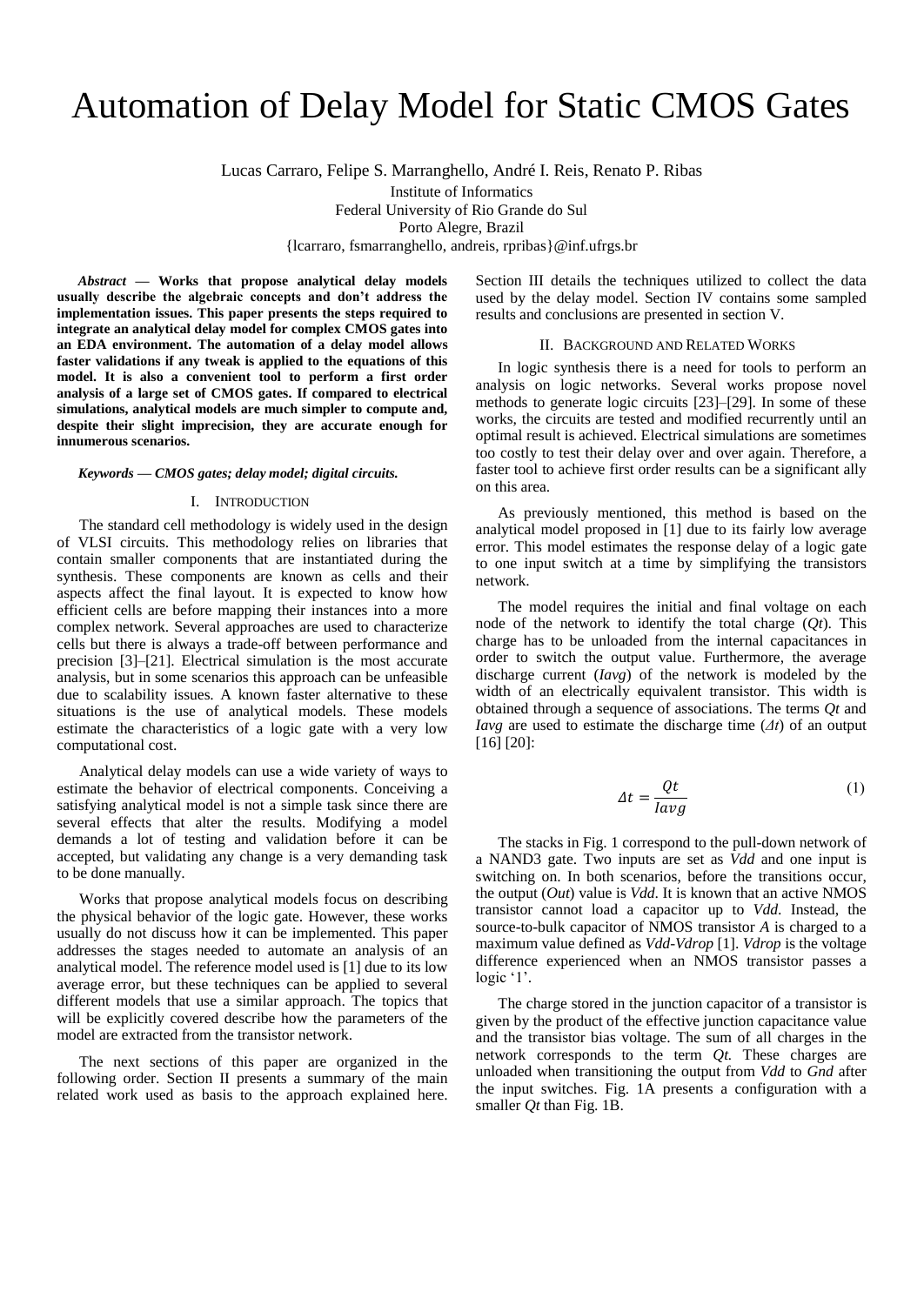

Fig. 1. Example of capacitance discharge on different configurations for NAND3 pull-down network.



Fig. 2. Common transistor associations as conducting paths. All transistors are equal and active.

The term *Iavg* depends on the resistance associated with the stacked transistors. This resistance increases as more transistors are added to the path travelled by the current. Each conducting transistor acts as a resistor. Fig. 2 depicts three common stack cases, where B has a higher equivalent resistance than A, and C has the lowest one.

This approach goes through several operations that are laborious to be performed manually. It is necessary to automate the analysis so the technique can be applied to larger groups of networks with no major efforts.

For convenience, the gates are described in the SPICE netlist format [2] whereas it is a widely used syntax to describe electronic circuits.

#### III. IMPLEMENTATION OF THE DELAY MODEL

## *A. Node Voltage Values*

The possible logical values the network nodes assume are defined as: strong '1', weak '1', strong '0', weak '0' and highimpedance ('*Z*'). As it is well known, a NMOS (PMOS) transistor conducts a strong  $0'$   $(1')$  and a weak  $1'$   $(0')$ . Nodes that do not have a direct path to *Vdd* or *Gnd* assume the

high-impedance value. Still, notice that the output of a CMOS gate should be always either strong '1' or strong '0'.

The approach to identify all node values is based on the breadth-first search algorithm. Initially the SPICE network is parsed to a graph G. Each edge in G is related to a transistor. The inactive transistors are identified and, since they do not propagate any value, the edges that represent them are removed from G.

Afterwards, starting from the power supply terminal (*Vdd*), which corresponds to a logic strong '1', all the nodes are visited breadth-first. Based on the state of the traversed transistors, it is possible to define the propagated logic values. These values are stored and the same process is repeated starting from the ground terminal (*Gnd*). Then, the results are merged to obtain the complete map of node values. This map is used in the model to identify *Qt* after a logical transition in the output from '1' to '0'.

There are some particular cases that must be taken into account during the analysis. A direct active path connecting the source node to the ground is characterized as a short circuit, which means the network is inconsistent. Another important case is when a node receives both a weak '1' ('0') and a strong '1' ('0'). In such cases, the strong value is chosen. As example, consider the logic gate shown in Fig. 3. Starting from *Vdd*, strong '1' is propagated by *PM1* and *PM2* to the output node (*OUT*). *NM1* propagates weak '1' to its source terminal. In turn, *NM2* would propagate the weak '1' from its source terminal to the output node. However, since the output node is already set to strong '1' the weak '1' is neglected. Therefore, in this case, the final value at the output node is strong '1'.



Fig. 3. Example of network where a weak '1' would conflict with a strong '1'.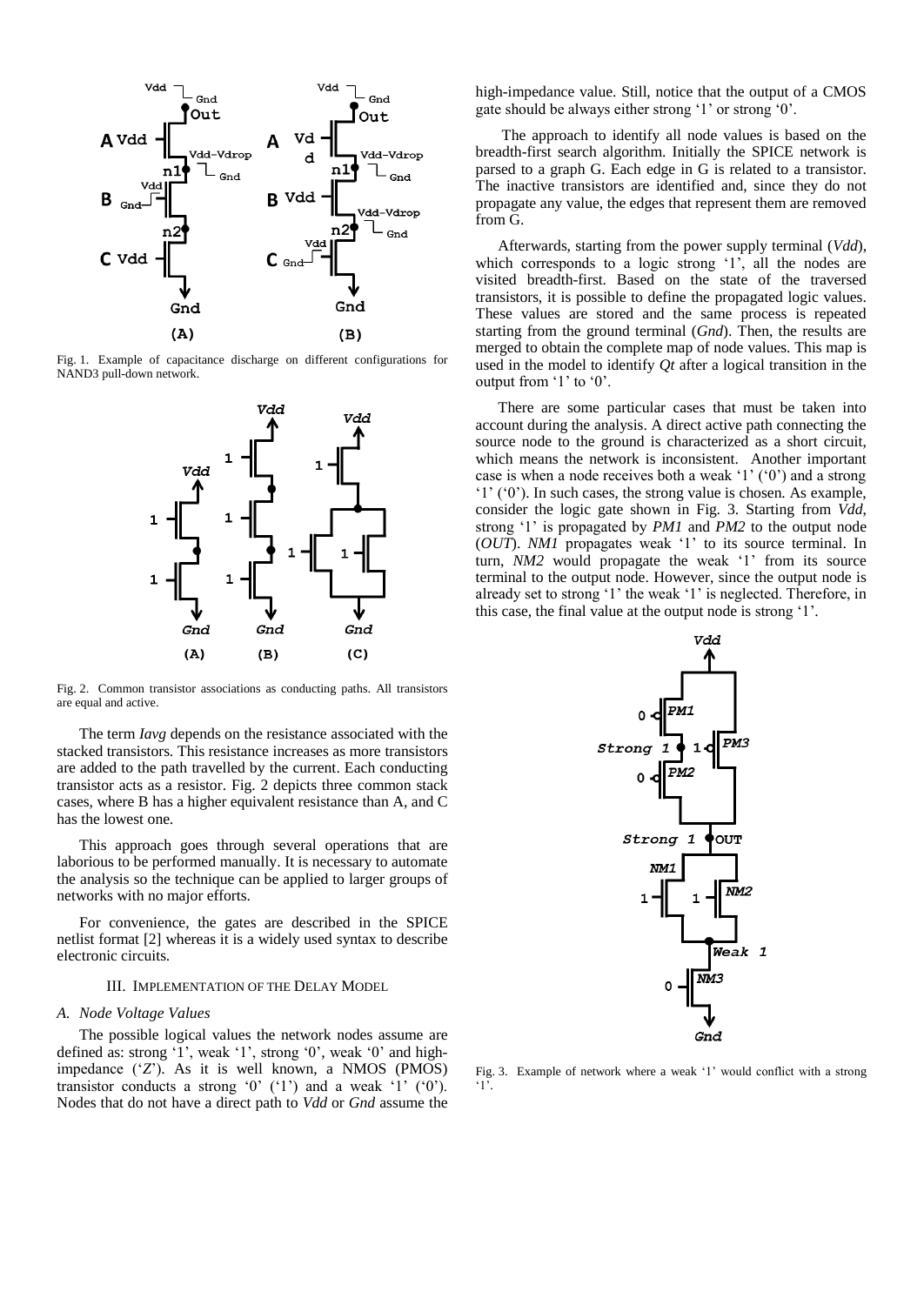## *B. Electrically Equivalent Transistor*

The term *Iavg* required in equation (1) is obtained with a mean of the voltage values identified in section III.A and with the width of an electrically equivalent transistor. In order to calculate the equivalent width (*Weq*), all the transistors operating in the linear region are combined into one device [15]. Series arrangements are merged using:

$$
\frac{1}{Weq} = \sum \frac{1}{W}
$$
 (2)

meanwhile parallels are combined with:

$$
Weq = \sum W \tag{3}
$$

The transistors connected to the output are known as top transistors. Both the switching transistor and the top one are operating in saturation. Therefore, these transistors must be excluded from the equivalence.

Equations (2) and (3) are applied pairwise among the network transistors until there are no more arrangements to be simplified. If a transistor is inactive, its width is naturally not taken into account for the equivalence.

## *C. Multistage Networks*

Several logic gates comprise more than one stage. Each stage can be observed as an individual gate with its own inputs. The inputs are either dependent of a previous stage or directly obtained from the description file. The most common occurrence is an inverter gate connected to the output of a network, as exemplified by the AND2 network in Fig. 4.



Fig. 4. AND gate with 2 inputs;  $f = A * B$ .

Stages are identified by nodes that share a PMOS and an NMOS source or drain terminals. This means they are output nodes of a stage. Therefore, it is possible to isolate each stage by identifying all nodes between *Gnd*(*Vdd*) and the output nodes. Once the stages are isolated the dependencies must be

tested. The gate of a transistor is represented by the name of an edge in the graph. If the gate of a transistor is connected to an output node, then the stage that comprises this transistor is dependent of that output. With all dependencies verified the sequence of analysis is defined and each stage is analyzed as a single-stage gate.

### IV. RESULTS

In this section the results of the node voltage value analysis and the equivalent width are presented. To exemplify the outputs obtained using the method from section III.A, Table 1 shows the values observed at the pull-down network nodes of the AOI211 gate. which corresponds to the logic function !*(C1+C2)\*A\*B*, presented in Fig. 5. The network is stimulated with all possible input combinations, resulting in all outcomes that are expected at the nodes. Notice that the output node (*ZN*) always assumes a "strong" voltage value; otherwise the network would be invalid.



Fig. 5. Pull-down network of AOI211 CMOS gate;  $f = 1(C1+C2)*A*B$ .

TABLE I. NODE LOGIC VALUE FOR OAI211 GATE

|                                        | <b>Nodes</b>      |              |              |
|----------------------------------------|-------------------|--------------|--------------|
| <b>Inputs Vector</b><br>[A, B, C1, C2] | ZN                | $net_0$      | net 1        |
| ${0,0,0,0}$                            | Strong $\cdot$ 1' | Ζ            | Z            |
| ${0,0,0,1}$                            | Strong '1'        | Weak '1'     | Ζ            |
| ${0,0,1,0}$                            | Strong '1'        | Weak '1'     | Ζ            |
| ${0,0,1,1}$                            | Strong '1'        | Weak '1'     | Z            |
| ${0,1,0,0}$                            | Strong '1'        | Z            | Strong $0$ ' |
| ${0,1,0,1}$                            | Strong '1'        | Weak '1'     | Strong '0'   |
| ${0,1,1,0}$                            | Strong '1'        | Weak '1'     | Strong '0'   |
| ${0,1,1,1}$                            | Strong '1'        | Weak '1'     | Strong $0$ ' |
| ${1,0,0,0}$                            | Strong '1'        | Z            | Z            |
| ${1,0,0,1}$                            | Strong $\cdot$ 1' | Weak '1'     | Weak '1'     |
| ${1,0,1,0}$                            | Strong $\cdot$ 1' | Weak '1'     | Weak '1'     |
| ${1,0,1,1}$                            | Strong $\cdot$ 1' | Weak '1'     | Weak '1'     |
| ${1,1,0,0}$                            | Strong $\cdot$ 1' | Strong '0'   | Strong $0$ ' |
| ${1,1,0,1}$                            | Strong $0$ '      | Strong $0$ ' | Strong $0$ ' |
| ${1,1,1,0}$                            | Strong '0'        | Strong '0'   | Strong '0'   |
| ${1,1,1,1}$                            | Strong $0$ '      | Strong '0'   | Strong $0$ ' |

Table II presents equivalent widths obtained through the method proposed in section III.B. The example networks used are the usual representations of NAND and NOR gates with up